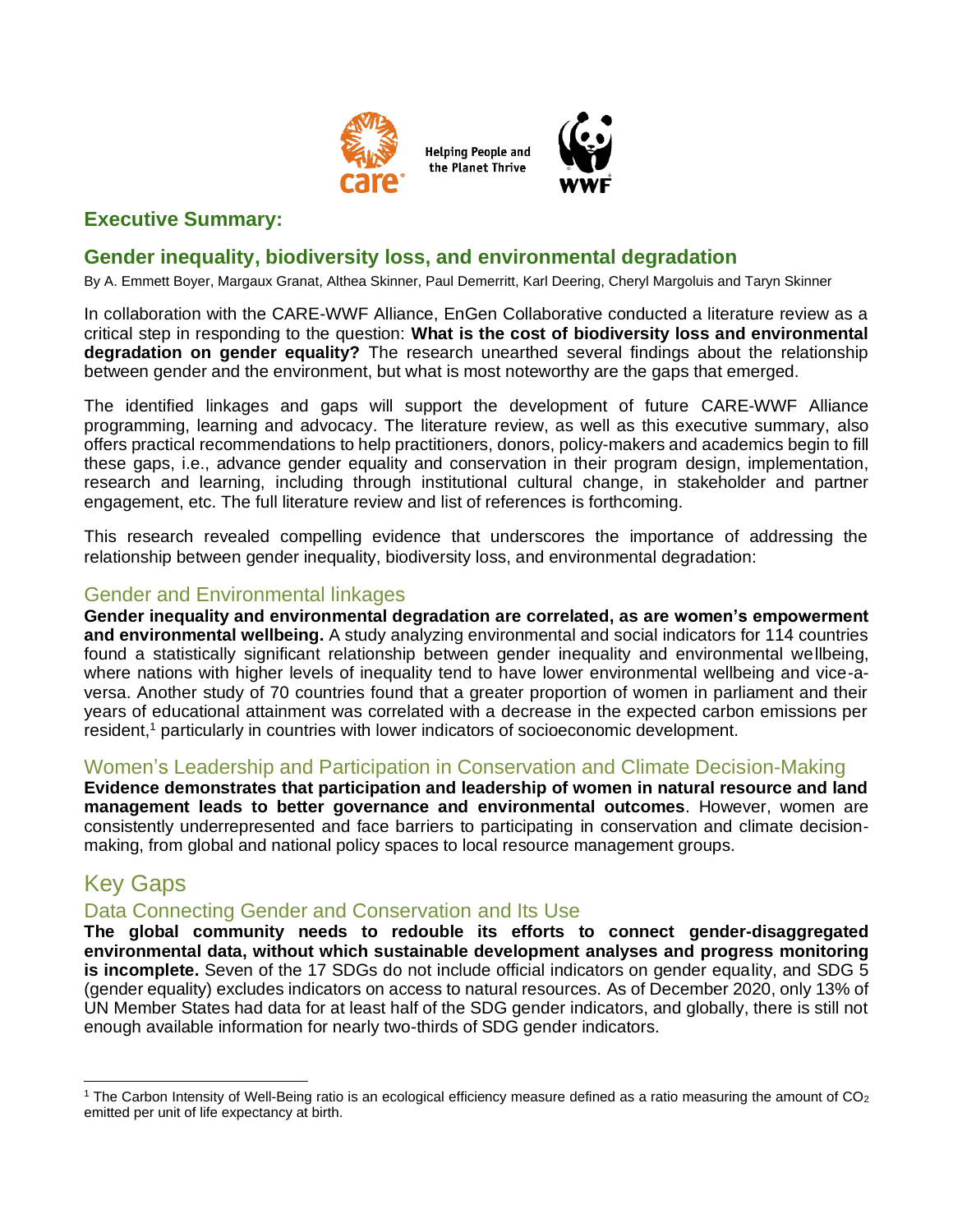**While there are toolkits and methodologies for identifying gender indicators, limited capacity to collect and analyze sex-disaggregated data, lack of funding, and inadequate baseline data have limited the use and usefulness of gender indicators in conservation.** Limited capacity and funding to implement research methods that would expand understanding of the qualitative pathways through which socially constructed gender norms shape environmental governance and outcomes is also a barrier to implementing programming that realizes the promise of linked gender equality and conservation impacts.

### Men and Masculinity

**Societal expectations of men and social norms surrounding masculinity affect not only gender equality but also the effectiveness of conservation strategies**. However, gender and conservation literature rarely considers how social norms affect men, how these norms are created and sustained, and their relationship to the protection or destruction of ecosystems.

**Initial research has revealed linkages between patriarchal structures, societal expectations for men, and conservation attitudes.** When men are unable to meet social expectations to provide for their families in the context of ecological and climatic change (e.g., natural disasters or crop failure), this can lead to self-destructive behaviors, negative coping mechanisms, and even gender-based violence. Conversely, pro-environmental behaviors and views are more associated with social constructions of femininity—such as natural resource stewardship as an extension of caretaking, a norm associated with women in many cultures. This may present opportunities that the conservation community has not fully leveraged**.**

### Indigenous Women's and Men's Rights and Leadership in Conservation

**Environmental degradation poses risks to the realization of the rights to territorial integrity, cultural self-determination – and even health, safety, and livelihoods – of Indigenous Peoples. Simultaneously, Indigenous-managed territories are characterized by better ecosystem health and higher levels of biodiversity.** Global calls to conserve 30% of the globe's biodiversity by 2030 – coupled with the reality that over a quarter of Earth's land are Indigenous and 67% of that is classified as natural) – means that much of the land and seas targeted for conservation reside in Indigenous territories. Conservation strategies must expand beyond traditional protected areas to include other effective conservation measures, relying in large part on the construction of mutually respectful partnerships with Indigenous People and Local Communities (IPLCs).

**Indigenous women are often recognized as holders of environmental knowledge, yet governance and policy decision-making spaces at multiple levels often fail to value them as equal and autonomous actors.** This contributes to strategies that misrepresent the relationship between Indigenous culture and nature, restrict traditional practices and sacred spaces, enhance bias in knowledge valuation and research, and position Indigenous women as vulnerable parties in relation to environmental degradation and climate change. Aligning conservation solutions with capitalism risks over-relying on economic interventions to empower Indigenous women without recognizing how such interventions may perpetuate inequitable colonial structures and create new (or exacerbate existing) risks for and Indigenous women and their lifeways.

## Indigenous Language and Knowledge in Ecology and Conservation Research

**Ecology and conservation literature is dominated by authors and scholarship from the Global North. Many peer-reviewed journals limit publication to written materials in English, which excludes important ecological knowledge embedded in Indigenous languages and oral traditions.**  Experts noted a common misperception that research gaps exist where they do not really exist, because studies have been published in local languages; this can lead to duplication of work and dismissal of local research efforts. Indigenous communities may also experience participation fatigue if they are continually asked to share information with various research initiatives, usually without shaping the research agenda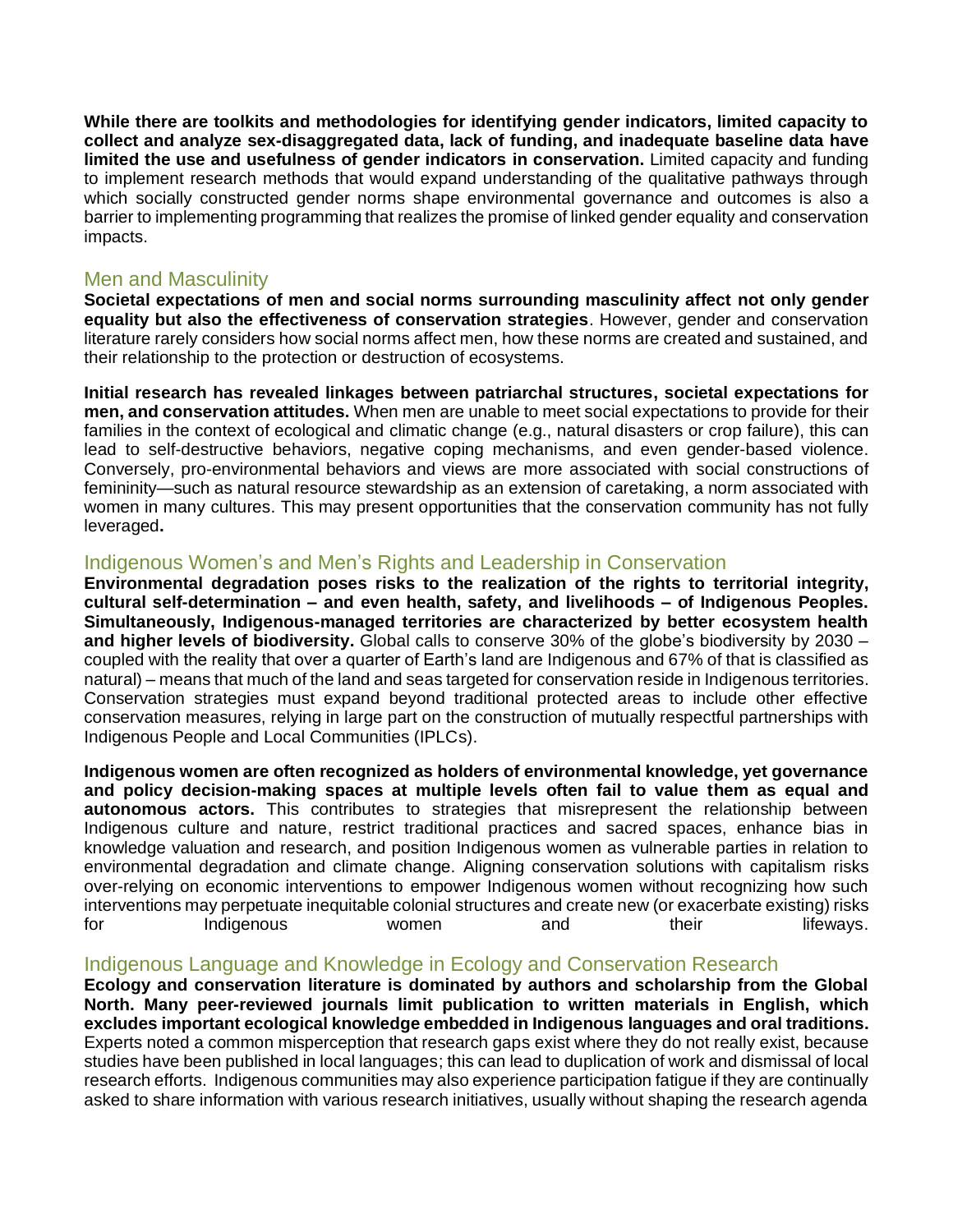# Recommendations for Progress on Gender Equality and Conservation

Based on the findings, the CARE-WWF Alliance refined EnGen Collaborative recommendations to make them more actionable. While far from exhaustive, here are a few concrete steps key actors can take to address these gaps and advance gender equality and environmental sustainability in research, practice, grant-making and policy-making:

**Academics and practitioners should expand opportunities for IPLCs to lead the design and application of research and practice by relying on local experts and loosening language requirements.** Research institutions and NGO projects should rely, whenever possible, on local researchers and those with expertise in feminist, participatory and action research methods that are rooted in local culture and/or value traditional knowledge and practices. This includes respecting and prioritizing Indigenous research practices and ethics, which is especially critical in efforts to bridge Indigenous and scientific knowledge in ways that support and learn from Indigenous land management. To this end, IPLCs should be able to submit research and programmatic proposals in their native language. BINGOs should pay for translation of such proposals – just as digital journals should expand their ability to translate articles to democratize access to peer-reviewed research.

**Programmatic designers and implementers should connect the best of top-down and bottom-up approaches by prioritizing co-design, co-management, and co-production principles in ways that enable programmatic accountability to the needs and priorities of communities rather than donors.** At their worst, top-down approaches can exclude the voices and leadership of IPLCs including women, undermining the sustainability and local ownership of conservation programs. In contrast, creating feedback loops between different scales of programming allows for community input and priorities to guide systems changes, such as policies and regulations, data collection and dissemination priorities or budget allocation. Structures that facilitate such feedback make learning agendas and programming activities more accountable to IPLCs.

Here are some concrete ways practitioners might use co-production and co-management principles to connect the benefits of top-down and bottom-up approaches throughout and beyond the project cycle:

- Address the under-representation of IPLCs in programmatic roles by recruiting and resourcing local 'experts' in programming, ensuring that the people hired speak the local language, live in the region, and are responsible not only for providing local context but for leading project activities. Also, provide training and capacity strengthening so communities have the skills and information they need to meaningfully participate in all stages of the project cycle and enable project ownership.
- Ensure that an understanding of the dynamics between environmental, sociocultural and economic systems inform projects by working with donors to prioritize and resource gender analysis and the collection of data on gender and social norms and natural resources. In addition to promoting participatory design, donors and practitioners should fund staff training on gendertransformative practices and monitoring or engage local partners with expertise in these areas.
- Address the social norms that create the limitations for women to meaningfully participate in natural resource management and other activities in their communities. Strategic approaches to understanding and challenging harmful and discriminatory social norms – with attention to intersectionality – should inform every stage of the project cycle.
- Build participatory systems for monitoring and evaluation that engage communities in locally relevant research design and data collection, while also providing mechanisms to feedback to global learning and research agendas. Ensure that communities are engaged in the synthesis of findings and how data are used to improve design and implementation. Ensure that the communities also have access to use the data as they desire for their own development as well.